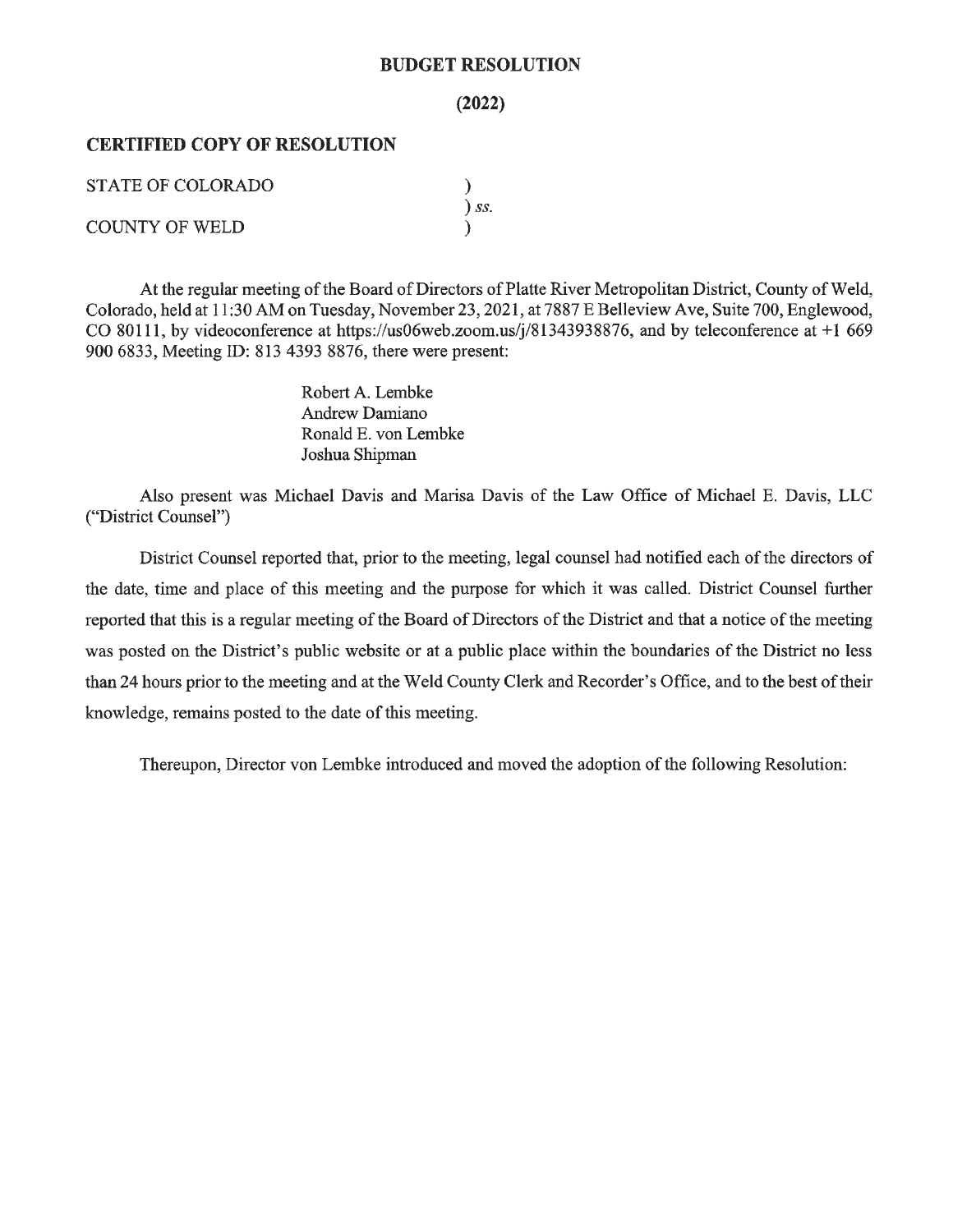### **RESOLUTION**

A RESOLUTION SUMMARIZING EXPENDITURES AND REVENUES FOR EACH FUND, ADOPTING A BUDGET, LEVYING GENERAL PROPERTY TAXES FOR THE YEAR TO HELP DEFRAY THE COSTS OF THE GOVERNMENT, AND APPROPRIATING SUMS OF MONEY TO THE VARIOUS FUNDS IN THE AMOUNTS AND FOR THE PURPOSES SET FORTH HEREIN FOR THE PLATTE RIVER METROPOLITAN DISTRICT, WELD COUNTY, COLORADO, FOR THE CALENDAR YEAR BEGINNING ON THE FIRST DAY OF JANUARY, 2022 AND ENDING ON THE LAST DAY OF DECEMBER, 2022.

WHEREAS, the Board of Directors (the "Board") of the Platte River Metropolitan District (the "District") has authorized its consultants, treasurer and legal counsel to prepare and submit a proposed budget to said governing body no later than October 15, 2021; and

WHEREAS, the proposed 2022 budget has been submitted to the Board for its consideration; and

WHEREAS, upon due and proper notice, posted in accordance with Colorado law and published on November 17, 2021 in the Greeley Tribune, said proposed budget was open for inspection by the public at a designated place, a public hearing was held at 11:30 AM on Tuesday, November 23, 2021, and interested electors were given the opportunity to file or register any objections to said proposed budget; and

WHEREAS, the budget being adopted by the Board has been prepared based on the best information available to the Board regarding the effects of Article X, Section 20 of the Colorado Constitution; and

WHEREAS, whatever increases may have been made in the expenditures, like increases were added to the revenues so that the budget remains in balance, as required by law.

### NOW, THEREFORE, BE IT RESOLVED BY THE BOARD OF DIRECTORS OF THE PLATTE RIVER METROPOLITAN DISTRICT, WELD COUNTY, COLORADO, AS FOLLOWS:

Summary of 2022 Revenues and 2022 Expenditures. That the estimated revenues and Section 1. expenditures for each fund for fiscal year 2022, as more specifically set forth in the budget attached hereto, are accepted and approved.

Section 2. Adoption of Budget. That the budget as submitted, or as amended, and attached hereto and incorporated herein is approved and adopted as the budget of the District for fiscal year 2022.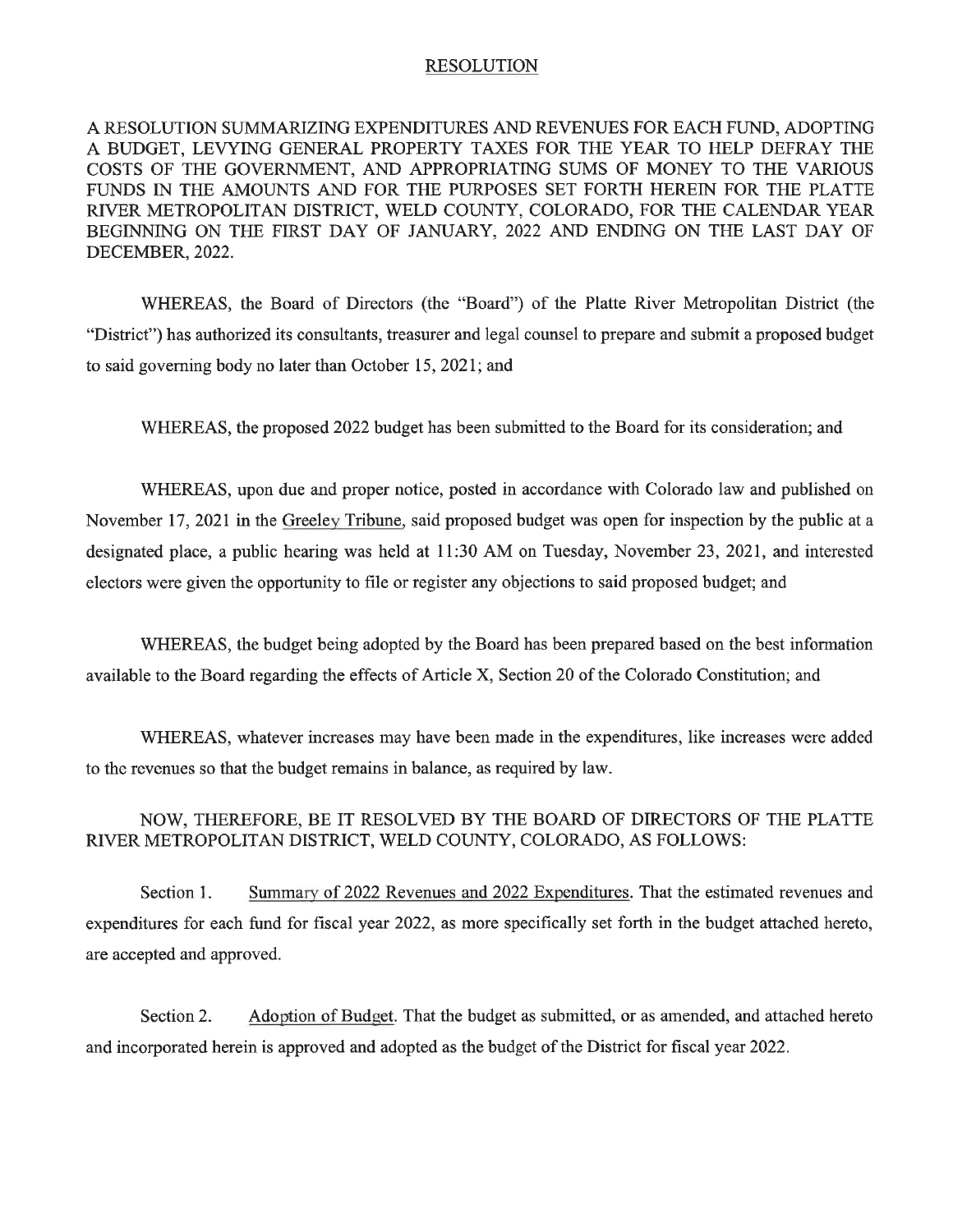Section 3. 2022 Levy of General Property Taxes. That the foregoing budget indicates that the amount of money from property tax revenue necessary to balance the budget for the General Fund for operating expenses is \$9,023,758, and that the 2021 valuation for assessment, as certified by the Weld County Assessor, is \$137,862,010. That for the purposes of meeting all general operating expenses of the District during the 2022 budget year, there is hereby levied a tax of 65.455 mills upon each dollar of the total valuation of assessment of all taxable property within the District during the year 2021.

Section 4. 2022 Levy of Debt Retirement Expenses. That the foregoing budget indicates that the amount of money from property tax revenue necessary to balance the budget for the Debt Service Fund for debt retirement expense is \$0 and that the 2021 valuation for assessment, as certified by the Weld County Assessor, is \$137,862,010. That for the purposes of meeting all debt retirement expenses of the District during the 2022 budget year, there is hereby levied a tax of 0.000 mills upon each dollar of the total valuation of assessment of all taxable property within the District during the year 2021.

Section 5. Certification to Board of County Commissioners. That the attorney, accountant or manager for the District is hereby authorized and directed to certify to the Weld County Board of County Commissioners, no later than December 15, 2021, the mill levies for the District hereinabove determined and set. That said certification shall be substantially in the same form as attached hereto and incorporated herein by this reference.

Section 6. Appropriations. That the amounts set forth as expenditures and balances remaining, as specifically allocated in the budget attached hereto, are hereby appropriated from the revenue of each fund, to each fund, for the purposes stated and no other.

Section 7. Budget Certification. That the budget shall be certified by the Secretary/Treasurer of the District, and made a part of the public records of the District.

The foregoing Resolution was seconded by Director Shipman.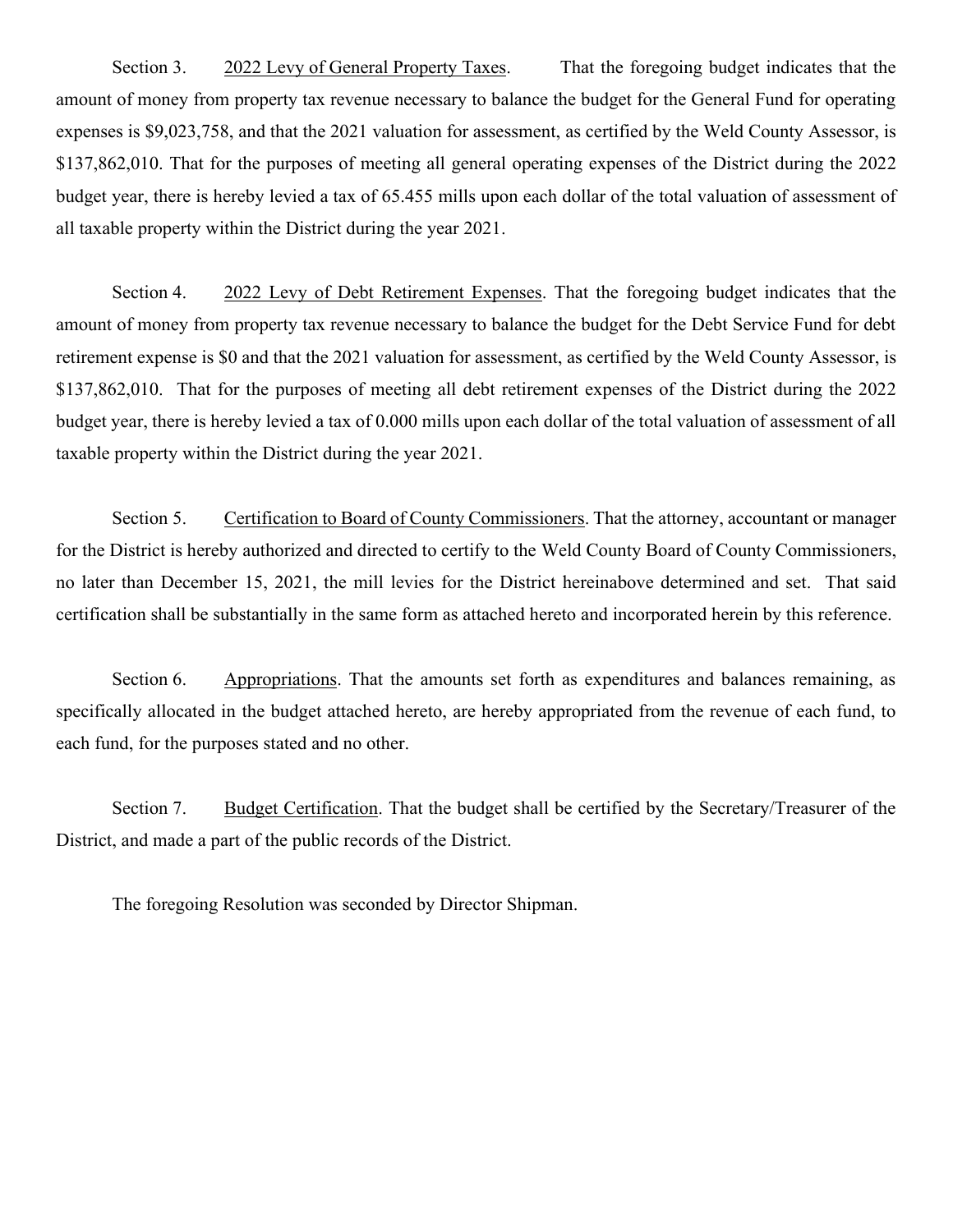## RESOLUTION APPROVED AND ADOPTED ON NOVEMBER 23, 2021.

PLATTE RIVER METROPOLITAN DISTRICT

By: ь Robert A. Lembke, President

ATTEST:

Ronald E. von Lembke, Assistant Secretary

APPROVED AS TO FORM: LAW OFFICE OF MICHAEL E. DAVIS, LLC As General Counsel to the District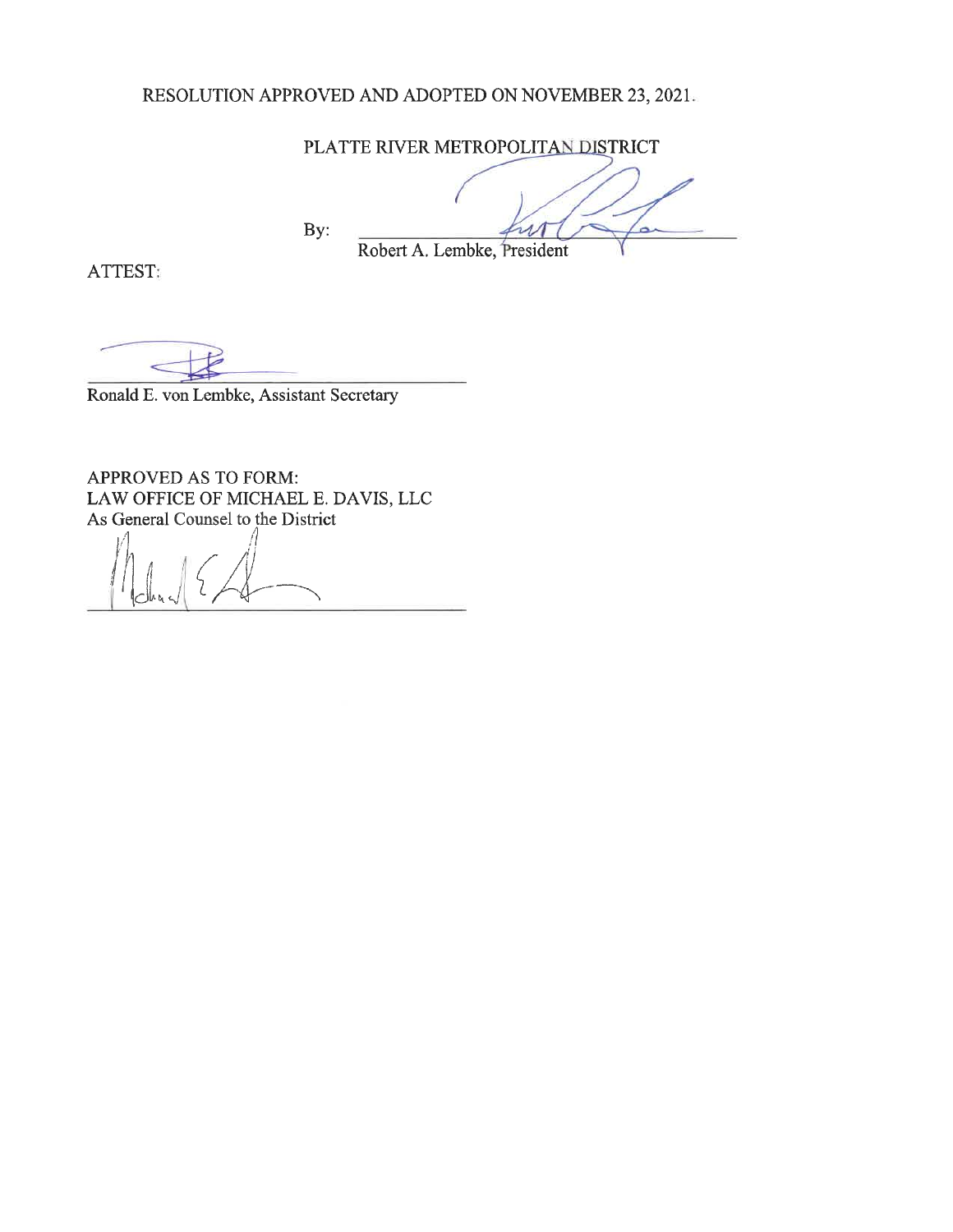### **STATE OF COLORADO COUNTY OF WELD** PLATTE RIVER METROPOLITAN DISTRICT

I, Ronald E, von Lembke, hereby certify that I am a director and the duly elected and qualified Assistant Secretary of Platte River Metropolitan District (the "District"), and that the foregoing constitutes a true and correct copy of the record of proceedings of the Board of Directors of said District adopted at a meeting of the Board of Directors of the District held at 11:30 AM on Tuesday, November 23, 2021, at 7887 E Belleview Ave, Suite 700, Englewood, CO 80111, by videoconference at https://us06web.zoom.us/j/81343938876, and by teleconference at  $+1$  669 900 6833, Meeting ID: 813 4393 8876, as recorded in the official record of the proceedings of the District, insofar as said proceedings relate to the budget hearing for fiscal year 2022; that said proceedings were duly had and taken; that the meeting was duly held; and that the persons were present at the meeting as therein shown.

IN WITNESS WHEREOF, I have hereunto subscribed my name on November 23, 2021.

Ronald E. von Lembke, Assistant Secretary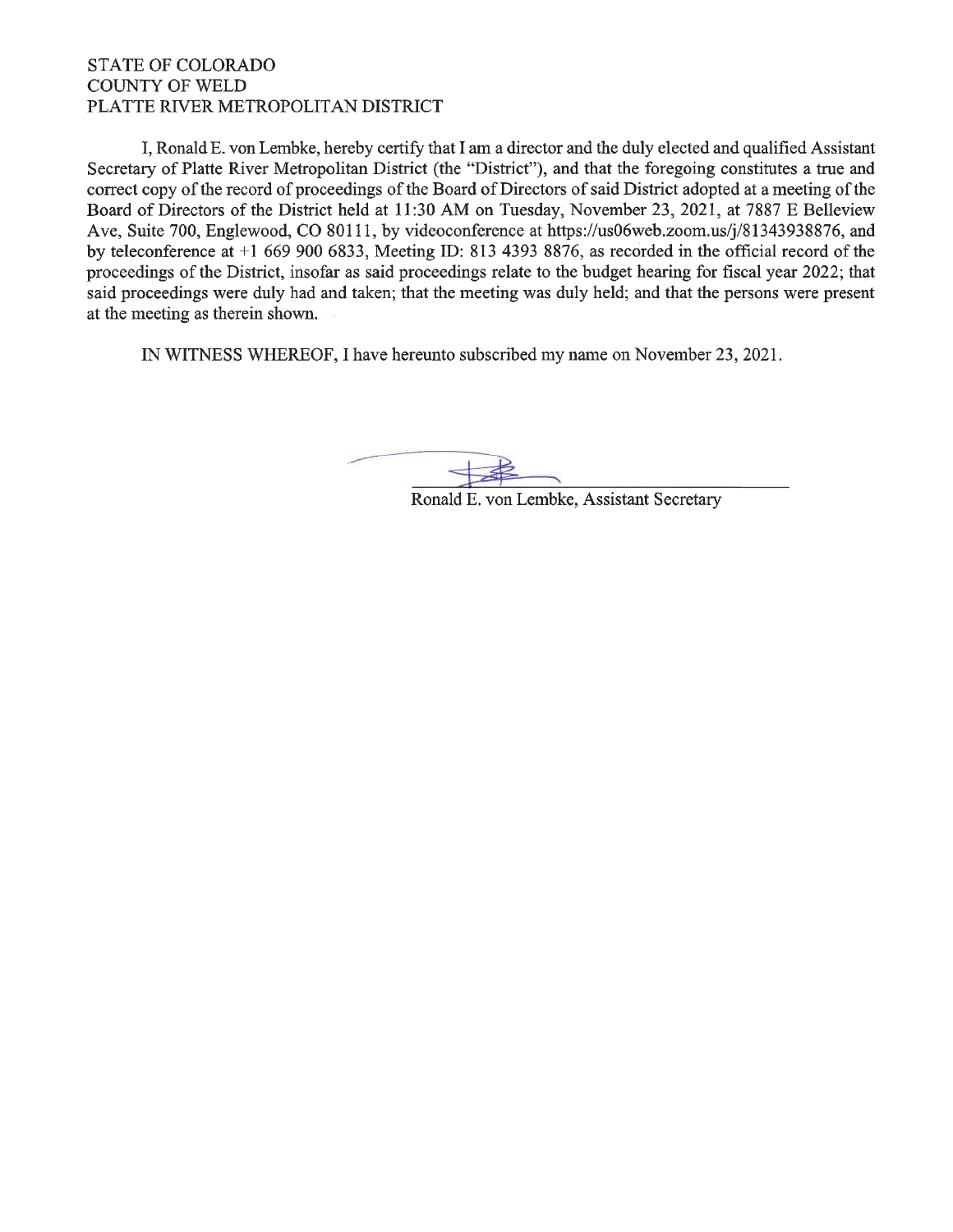# **EXHIBIT A** 2022 BUDGET DOCUMENT & BUDGET MESSAGE FOR PLATTE RIVER METROPOLITAN DISTRICT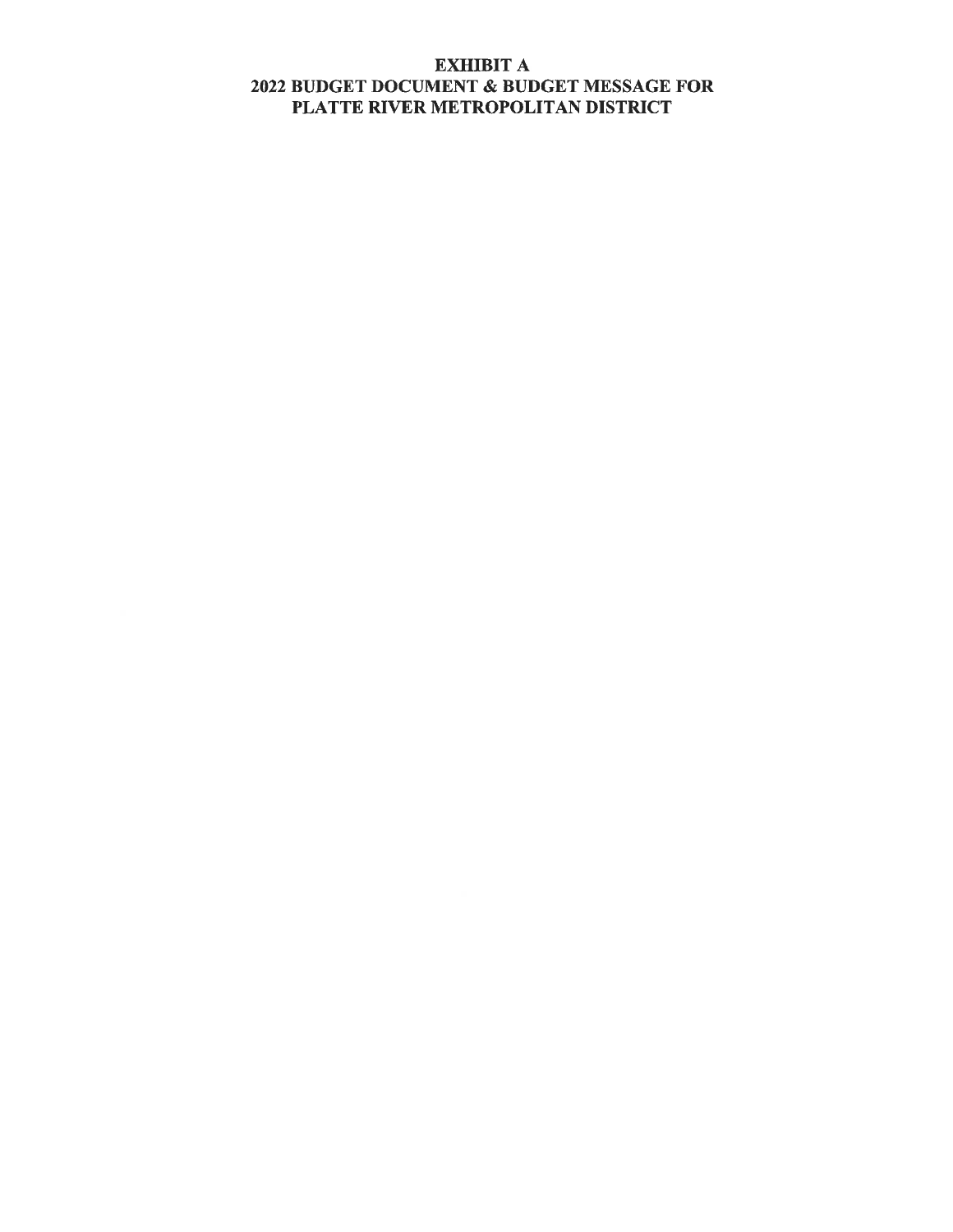#### **PLATTE RIVER METROPOLITAN DISTRICT GENERAL FUND 2022 ADOPTED BUDGET**

|                                        |               | 2020<br><b>Actual</b><br><b>Modified Accrual</b> |      | 2021<br><b>Estimated</b><br><b>Modified Accrual</b> | 2022<br><b>Adopted</b><br><b>Budget</b><br><b>Modified Accrual</b> |
|----------------------------------------|---------------|--------------------------------------------------|------|-----------------------------------------------------|--------------------------------------------------------------------|
|                                        |               |                                                  |      |                                                     |                                                                    |
| <b>REVENUES</b>                        |               |                                                  |      |                                                     |                                                                    |
| Property taxes                         | \$            |                                                  | \$   | 6,174,141                                           | $\mathbb S$<br>9,023,758                                           |
| Specific ownership taxes               |               |                                                  | \$   | 181,207                                             | 264,841                                                            |
| Interest                               |               |                                                  | \$   | 182                                                 | 2,000                                                              |
| Miscellaneous                          |               |                                                  |      |                                                     | 500                                                                |
| <b>Total revenues</b>                  | $\mathcal{S}$ | $\overline{\phantom{a}}$                         | $\$$ | 6,355,530                                           | $\mathbb S$<br>9,291,099                                           |
| <b>EXPENDITURES</b>                    |               |                                                  |      |                                                     |                                                                    |
| General                                |               |                                                  |      |                                                     |                                                                    |
| County treasurer fees                  |               |                                                  |      | 92,249                                              | 134,826                                                            |
| Directors' fees                        |               | 2,200                                            |      | 2,000                                               | 2,500                                                              |
| District management and accounting     |               | 6,287                                            |      | 30,000                                              | 20,000                                                             |
| Engineering                            |               | 4,763                                            |      |                                                     | 5,000                                                              |
| Dues and subscriptions                 |               | -                                                |      |                                                     |                                                                    |
| Insurance and bonds                    |               |                                                  |      | 5,000                                               | 5,000                                                              |
| Legal                                  |               | 2,742                                            |      | 350,000                                             | 10,000                                                             |
| Miscellaneous                          |               |                                                  |      |                                                     |                                                                    |
| Support services                       |               | 1,510                                            |      | 40,000                                              | 40,000                                                             |
| <b>Capital Projects</b>                |               |                                                  |      |                                                     |                                                                    |
| Capital Projects                       |               |                                                  |      | 5,830,000                                           |                                                                    |
| <b>IGA - WAWDA</b>                     |               |                                                  |      |                                                     | 9,000,000                                                          |
| <b>Total expenditures</b>              |               | 17,502                                           |      | 6,349,249                                           | 9,217,326                                                          |
| <b>EXCESS OF REVENUES OVER (UNDER)</b> |               |                                                  |      |                                                     |                                                                    |
| <b>EXPENDITURES</b>                    |               | (17,502)                                         |      | 6,281                                               | 73,773                                                             |
| <b>OTHER FINANCING SOURCES</b>         |               |                                                  |      |                                                     |                                                                    |
| Developer advances                     |               | 50,000                                           |      | $\overline{\phantom{0}}$                            |                                                                    |
| <b>Total other financing sources</b>   |               | 50,000                                           |      |                                                     |                                                                    |
| <b>NET CHANGE IN FUND BALANCE</b>      |               | 32,498                                           |      | 6,281                                               | 73,773                                                             |
| <b>BEGINNING FUND BALANCE</b>          |               |                                                  |      | 32,498                                              | 38,779                                                             |
| <b>ENDING FUND BALANCE</b>             | \$            | 32,498                                           | \$   | 38,779                                              | 112,552<br>$\boldsymbol{\mathsf{S}}$                               |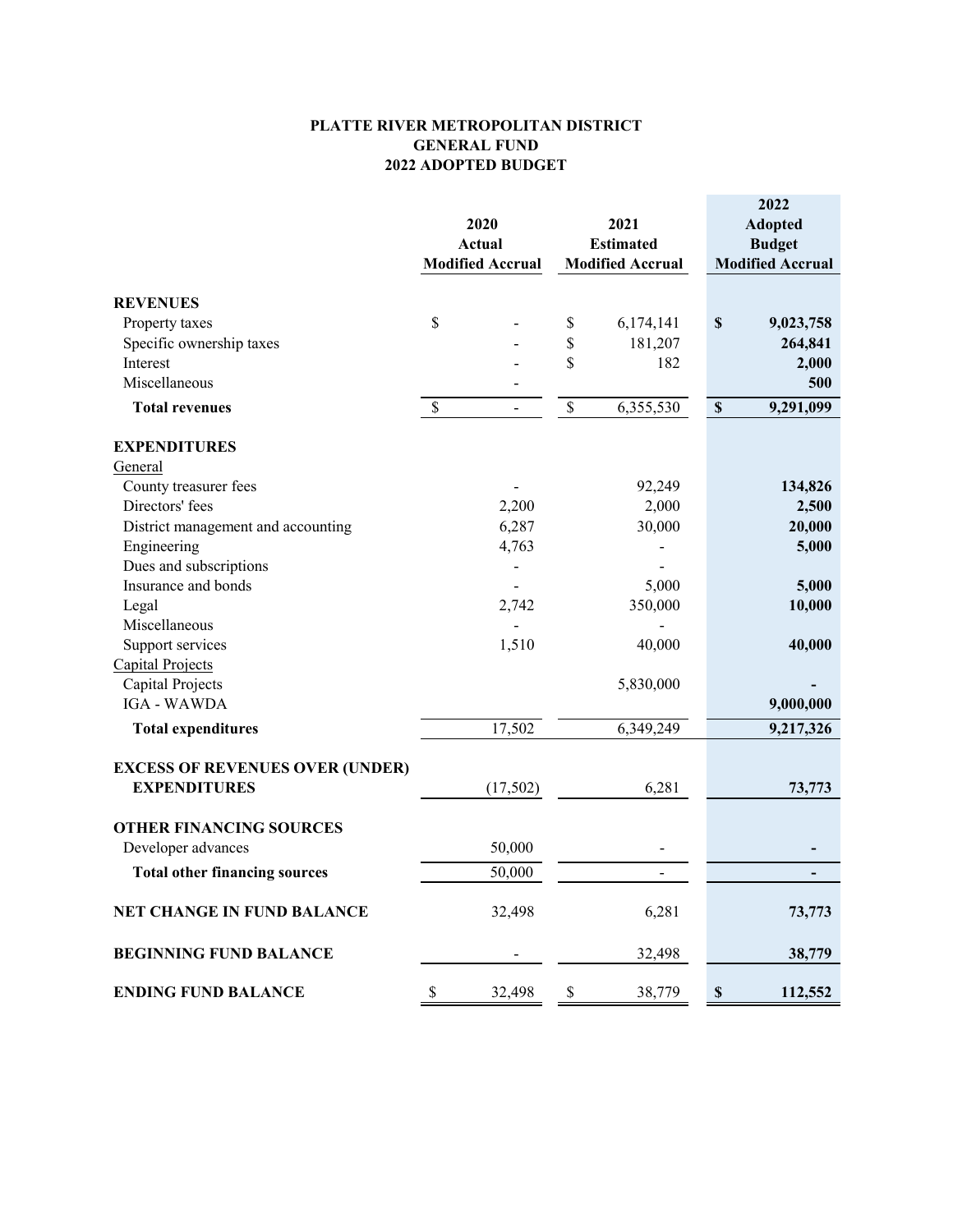# **PLATTE RIVER METROPOLITAN DISTRICT 2022 BUDGET**

# **SUMMARY OF SIGNIFICANT ASSUMPTIONS**

The District was organized to provide the public improvements within and without the boundaries of the District as such power and authority are described in the Special District Act, and other applicable statutes, common law and the State Constitution, subject to the limitations set forth in the District's Service Plan. The District's boundaries are located in Weld County, Colorado.

The District prepares its budget on the modified accrual basis of accounting. The District has no employees and administrative functions are contracted.

## Property Taxes

The primary source of ongoing revenue is property taxes. The District adopted a general fund mill levy of 65.455 mills, yielding \$9,023,758 in property taxes.

## Specific Ownership Taxes

This revenue is based on a sharing of the collection of vehicle ownership taxes pooled by the County. The estimate is based on a ratio to property taxes.

## Administrative Expenses

Administrative expenses have been budgeted to include the services traditionally associated with government such as legal, accounting, support services, insurance, maintenance and other administrative expenses.

## Capital Expenditures

Capital expenditures have been budgeted for anticipated storm drainage and/or water improvement projects.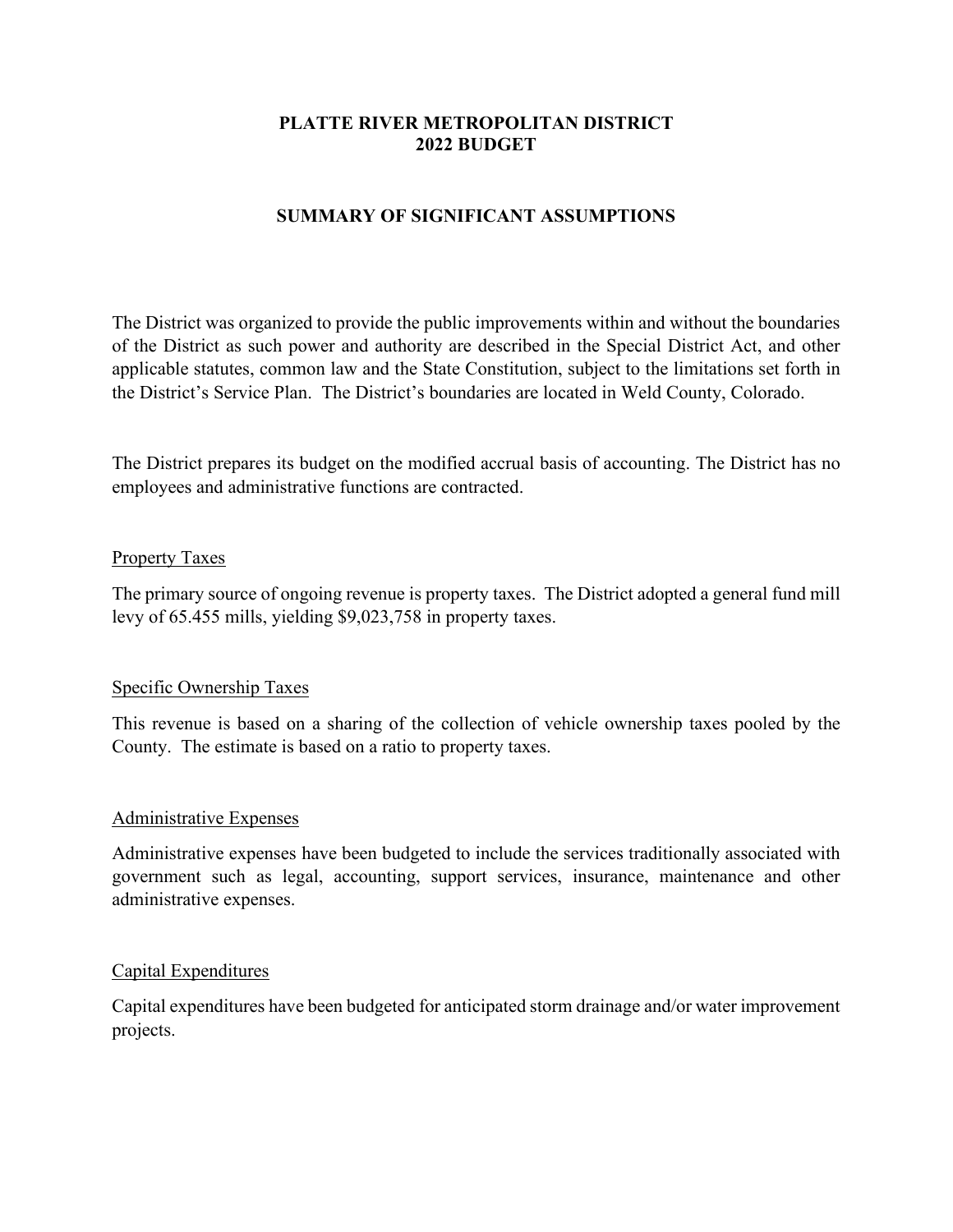# Leases

The District has no operating or capital leases.

# Emergency Reserve

The District has provided for an emergency reserve fund equal to 3% or more of its fiscal year spending for 2022 (excluding any bonded debt service) pursuant to TABOR.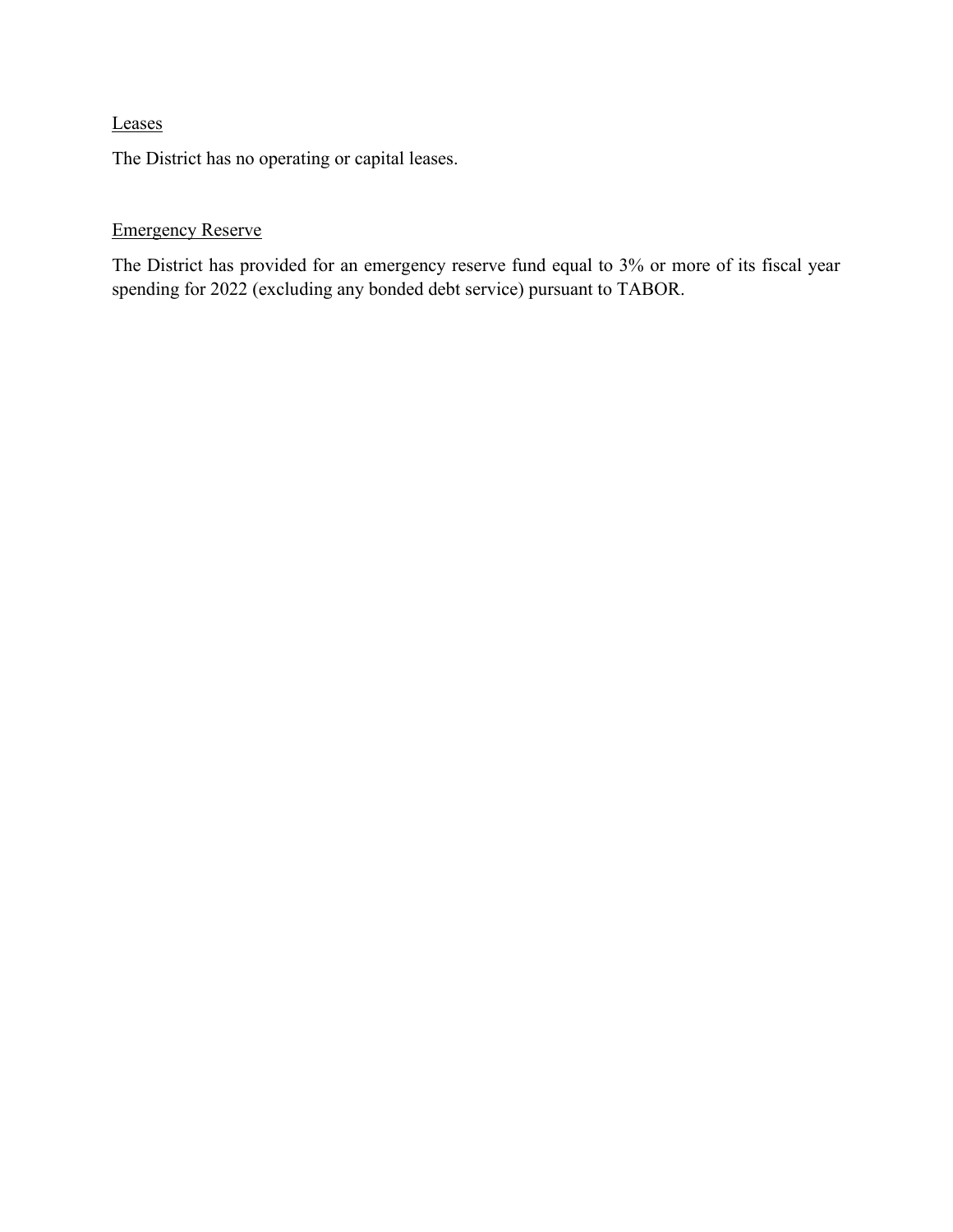| 1675 County Tax Entity Code<br><b>CERTIFICATION OF TAX LEVIES for NON-SCHOOL Governments</b>                                                                                                                                                                                                                                                 |                       |                                                                 | DOLA LGID/SID: 67241/1                                                           |
|----------------------------------------------------------------------------------------------------------------------------------------------------------------------------------------------------------------------------------------------------------------------------------------------------------------------------------------------|-----------------------|-----------------------------------------------------------------|----------------------------------------------------------------------------------|
| TO: County Commissioners of                                                                                                                                                                                                                                                                                                                  | <b>WELD COUNTY</b>    |                                                                 | , Colorado.                                                                      |
| On behalf of the PLATTE RIVER METROPOLITAN DISTRICT                                                                                                                                                                                                                                                                                          |                       |                                                                 |                                                                                  |
|                                                                                                                                                                                                                                                                                                                                              |                       | (taxing entity)                                                 |                                                                                  |
| the BOARD OF DIRECTORS                                                                                                                                                                                                                                                                                                                       |                       | (governing body)                                                |                                                                                  |
| of the PLATTE RIVER METROPOLITAN DISTRICT                                                                                                                                                                                                                                                                                                    |                       |                                                                 |                                                                                  |
| <b>Hereby</b> officially certifies the following mills<br>to be levied against the taxing entity's GROSS \$137,862,010<br>assessed valuation of:                                                                                                                                                                                             |                       | (local government)                                              | (GROSS assessed valuation, Line 2 of the Certification of Valuation Form DLG 57) |
| Note: If the assessor certified a NET assessed valuation<br>(AV) different than the GROSS AV due to a Tax<br>Increment Financing (TIF) Area the tax levies must be<br>calculated using the NET AV. The taxing entity's total<br>property tax revenue will be derived from the mill levy<br>multiplied against the NET assessed valuation of: | \$137,862,010         |                                                                 | (NET assessed valuation, Line 4 of the Certification of Valuation Form DLG 57)   |
| Submitted:<br>12/11/2021<br>(mm/dd/yyyy)<br>(no later than Dec. 15)                                                                                                                                                                                                                                                                          |                       | for budget/fiscal year                                          | 2022<br>(yyyy)                                                                   |
| <b>PURPOSE</b> (see end notes for<br>definitions and examples)<br>General Operating Expenses<br>1.                                                                                                                                                                                                                                           | <b>LEVY</b><br>65.455 | mills                                                           | <b>REVENUE</b><br>\$9,023,758                                                    |
| <minus> Temporary General<br/>2.<br/>Property Tax Credit/ Temporary Mill<br/>Levy Rate Reduction</minus>                                                                                                                                                                                                                                     | $0\geq$               | mills<br>$$ \leq 0 \ge$                                         |                                                                                  |
| <b>SUBTOTAL FOR GENERAL</b><br><b>OPERATING:</b>                                                                                                                                                                                                                                                                                             | 65.455                | mills                                                           | $\frac{9,023,758}{9,023,758}$                                                    |
| General Obligation Bonds and<br>3.<br>Interest                                                                                                                                                                                                                                                                                               | 0.000                 | mills<br>\$0                                                    |                                                                                  |
| Contractual Obligations<br>4.                                                                                                                                                                                                                                                                                                                |                       | mills<br>$\$\underline{0}$                                      |                                                                                  |
| Capital Expenditures<br>5.                                                                                                                                                                                                                                                                                                                   |                       | \$0<br>mills                                                    |                                                                                  |
| Refunds/Abatements<br>6.                                                                                                                                                                                                                                                                                                                     | 0.000                 | \$ 0<br>mills                                                   |                                                                                  |
| Other<br>7.<br>(specify):                                                                                                                                                                                                                                                                                                                    |                       | mills<br>mills                                                  |                                                                                  |
| [Sum of General Operating<br><b>TOTAL:</b><br>Subtotal and Lines 3 to 7]                                                                                                                                                                                                                                                                     | 65.455                | mills                                                           | \$9,023,758                                                                      |
| Contact person:<br>Deborah Genella<br>(print)<br>Genella<br>Deboran<br>Signed:<br>Deborah Genella (Dec 13, 2021 14:55 MST)                                                                                                                                                                                                                   |                       | Daytime<br>303-515-2954<br>phone:<br>District Manager<br>Title: |                                                                                  |

Include one copy of this tax entity's completed form when filing the local government's budget by January 31<sup>st</sup>, per 29-1-113 C.R.S., with the<br>Division of Local Government (DLG), Room 521, 1313 Sherman Street, Denver, Col